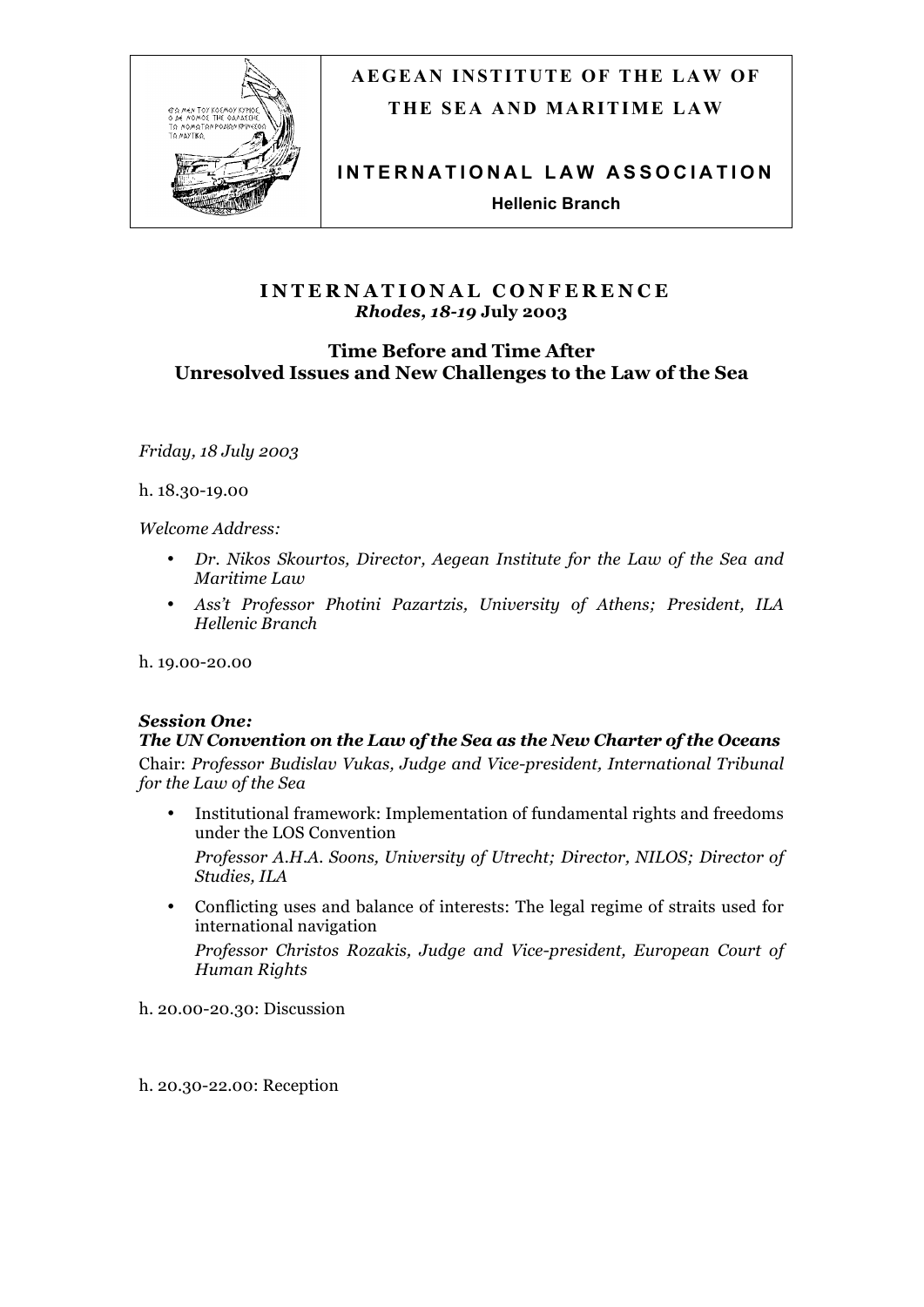#### *Saturday, 19 July 2003*

#### h. 09.00-11.00

#### *Session Two:*

## *Unresolved Issues under the UN Convention on the Law of the Sea*

Chair: *Professor John Norton Moore, University of Virginia; Director, Center for Oceans Law & Policy*

- The Management of Shared Transboundary Fisheries Resources: The Neglected "Other" Paragraph of Article 63 of the LOS Convention *Professor R.R. Churchill, University of Cardiff*
- Marine Protected Areas *Professor Tullio Scovazzi, University of Milano Bicocca*
- Protection of Vulnerable Marine Ecosystems *Dr. Nilufer Oral, Istanbul Bilgi University*
- Protection of the Underwater Cultural Heritage: From the "shortcomings" of the LOS Convention to the "complexities" of the 2001 UNESCO Convention *Dr. Anastasia Strati, Ministry of Foreign Affairs; Secretary-General, ILA Hellenic Branch*

h. 11.00-11.30: Discussion

h. 11.30-12.00: Coffee Break

h. 12.00-14.00

# *Session Three: New Challenges to the Law of the Sea*

Chair: *Professor A.H.A. Soons, University of Utrecht; Director, NILOS; Director of Studies, ILA*

- Navigational freedom: The real common heritage of mankind *Professor John Norton Moore, University of Virginia; Director, Center for Oceans Law & Policy*
- Use of the high seas for intelligence *Dr. Angelos Syrigos, Panteion University & Dr. Petros Liacouras, University of Piraeus*
- Protection of the marine environment: Old problems, new challenges *Professor Grigoris Tsaltas, Panteion University; Administrative Board, Aegean Institute of the Law of the Sea and Maritime Law*
- Protection of the marine environment and sustainable development of coastal and marine areas: From UNCLOS to UNCED *Professor Alexander Yankov, Judge, International Tribunal for the Law of the Sea*

h. 14.00-14.30: Discussion